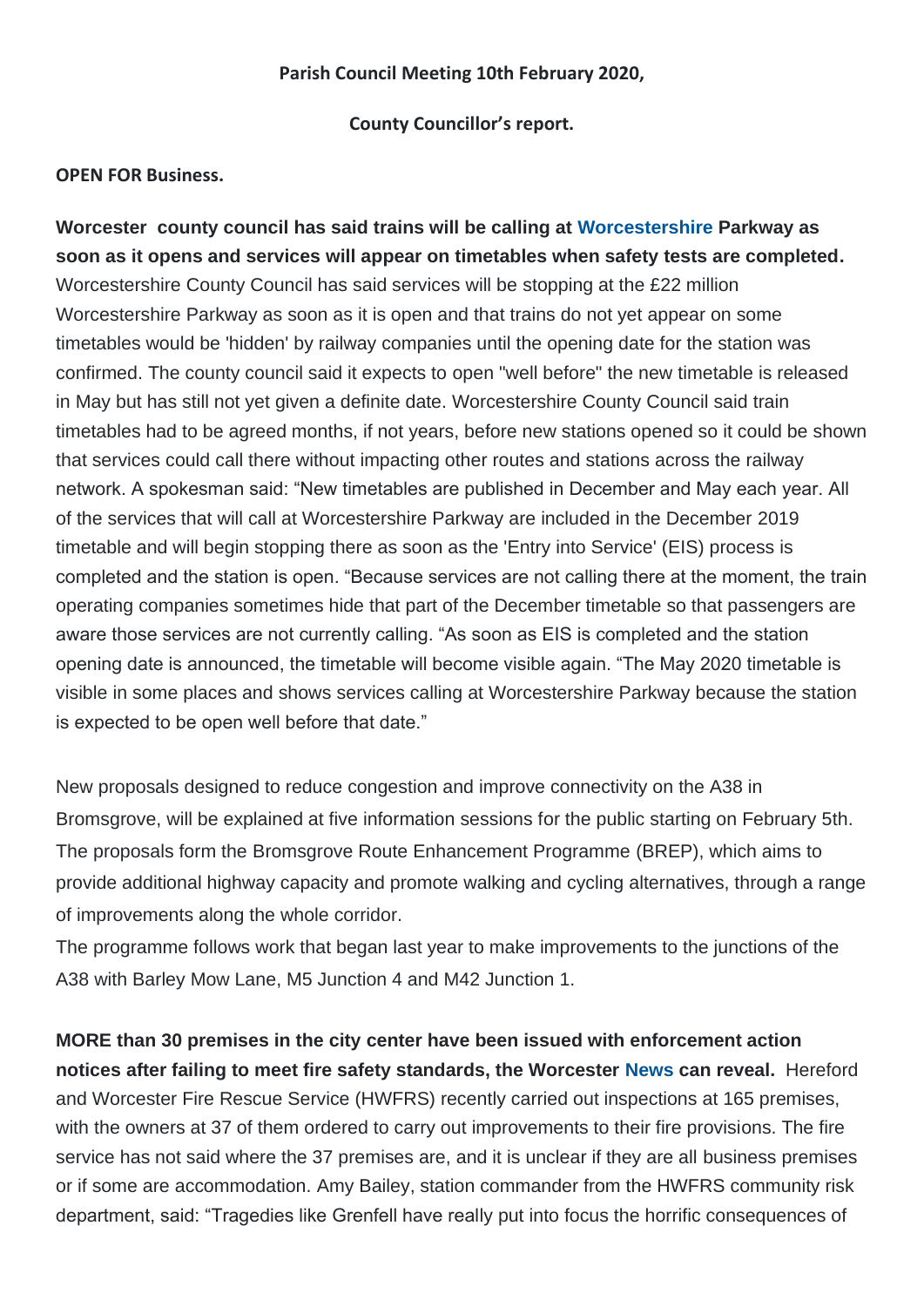fire. We are continually working to ensure that, as well as providing education and support, we are doing all we can to ensure compliance with fire safety regulations. The Home Office says all fire and rescue authorities must have in place a risk-based inspection programmed to ensure buildings comply with fire safety standards, with £2.3 billion provided to them for the period of 2019 to 2020 to carry out this work.

# **CHILDREN AND FAMILIES**

Proposals to review the service provided by the **Medical Education Team** (MET) were approved at Cabinet on 30 January.

The MET provides a service for children who are unable to attend school because of medical difficulties. This is currently offered at 3 bases in the county, Kidderminster Worcester and Redditch, and in some cases is provided through home tuition.

The review, which will be led by Worcestershire Children First, will consider the service and how it can be improved and will look at ways to offer a high quality of service alongside resource and cost implications.

Worcestershire Children First will work with parents and carers, young people, teaching staff, schools and medical professionals to understand what works and what needs to change. The review and its recommendations will be considered by Cabinet in June.

The Department for Education has been working to secure a provider to open a new school in Kidderminster for children who do not attend mainstream education. Cabinet have approved the proposed location for the school and revenue funding for places commissioned on behalf of the Council for children. The new school will improve access to alternative provision for families living in the Wyre Forest area, who have previously struggled to access provision closer to home.

### **HEALTH AND WELL-BEING.**

Worcestershire is to become the first county in the UK to offer access to specialist Dementia Meeting Centres to all its residents; putting the county at the forefront of this new way of supporting those living with the condition and their families.

Working with the University of Worcester's Association for Dementia Studies, which first brought the Meeting Centres concept to the UK, Worcestershire County Council and the six district councils of Worcestershire are investing £540,000 to help local communities across the county to set up Meeting Centres.

This investment is being funded from the County's 75% Business Rates pilot, which has meant more money from business rates gathered in Worcestershire in the past year has remained in the